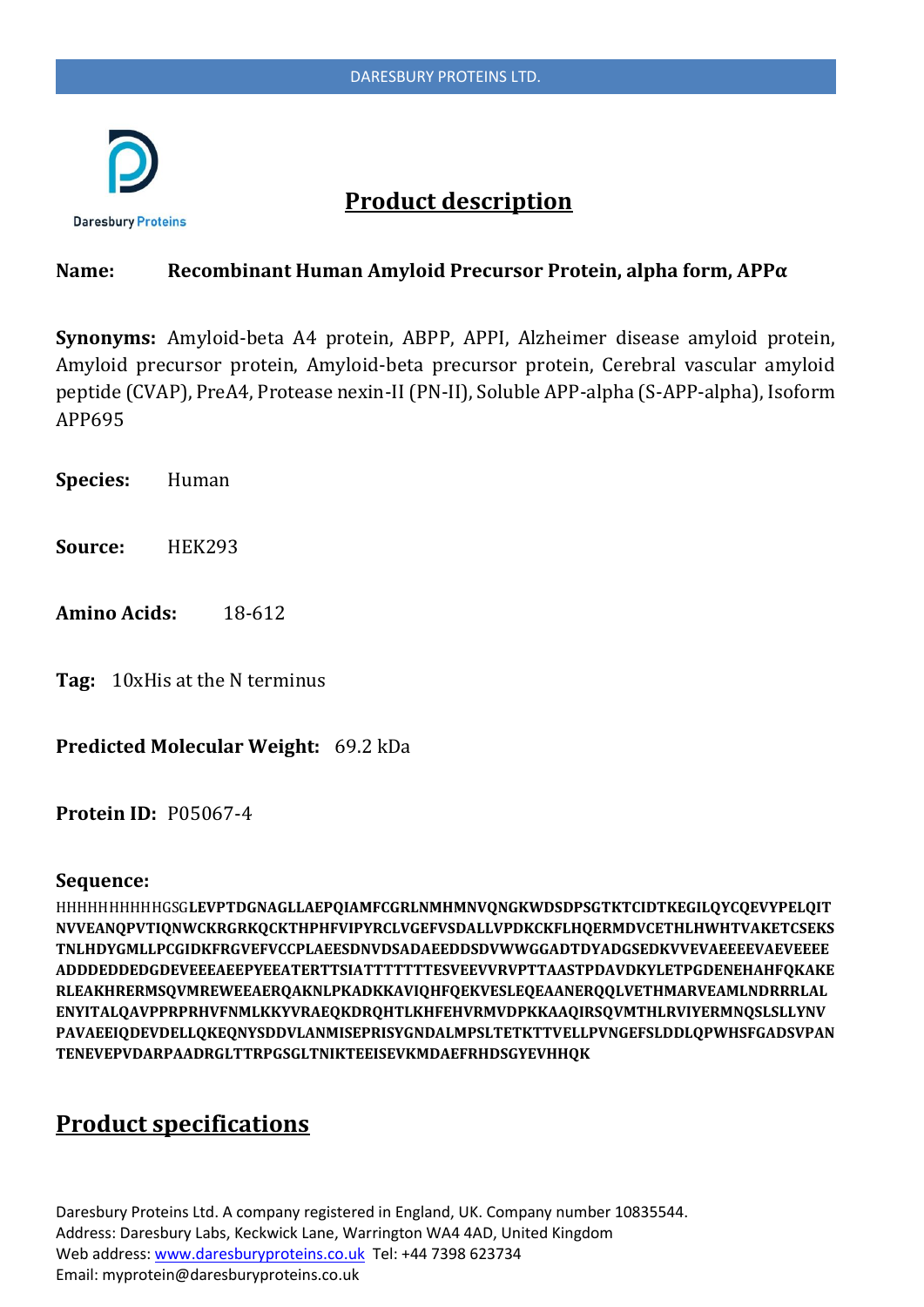**Estimated Molecular Weight, SDS-PAGE:** ≈ 100 kDa

**Grade & Purity:** >95% as estimated by SDS-PAGE stained with Instant Blue Stain (Expedeon).



Endotoxins: Less than 0.1 ng/µg (1 IEU/µg), as measured by LAL method.

**Formulation:** PBS 20% Glycerol

## **Shipping**

Product is shipped either on dry or wet ice. Upon receipt, store at -20°C to -70°C.

## **Product application and Storage**

**Storage:** The protein should be stored at -20°C to -70°C preferably in small aliquots to avoid repeated freeze-thaw cycles.

**Stability:** At least 12 months at -20°C to -70°C and at least 1 month at 2°C to 8°C.